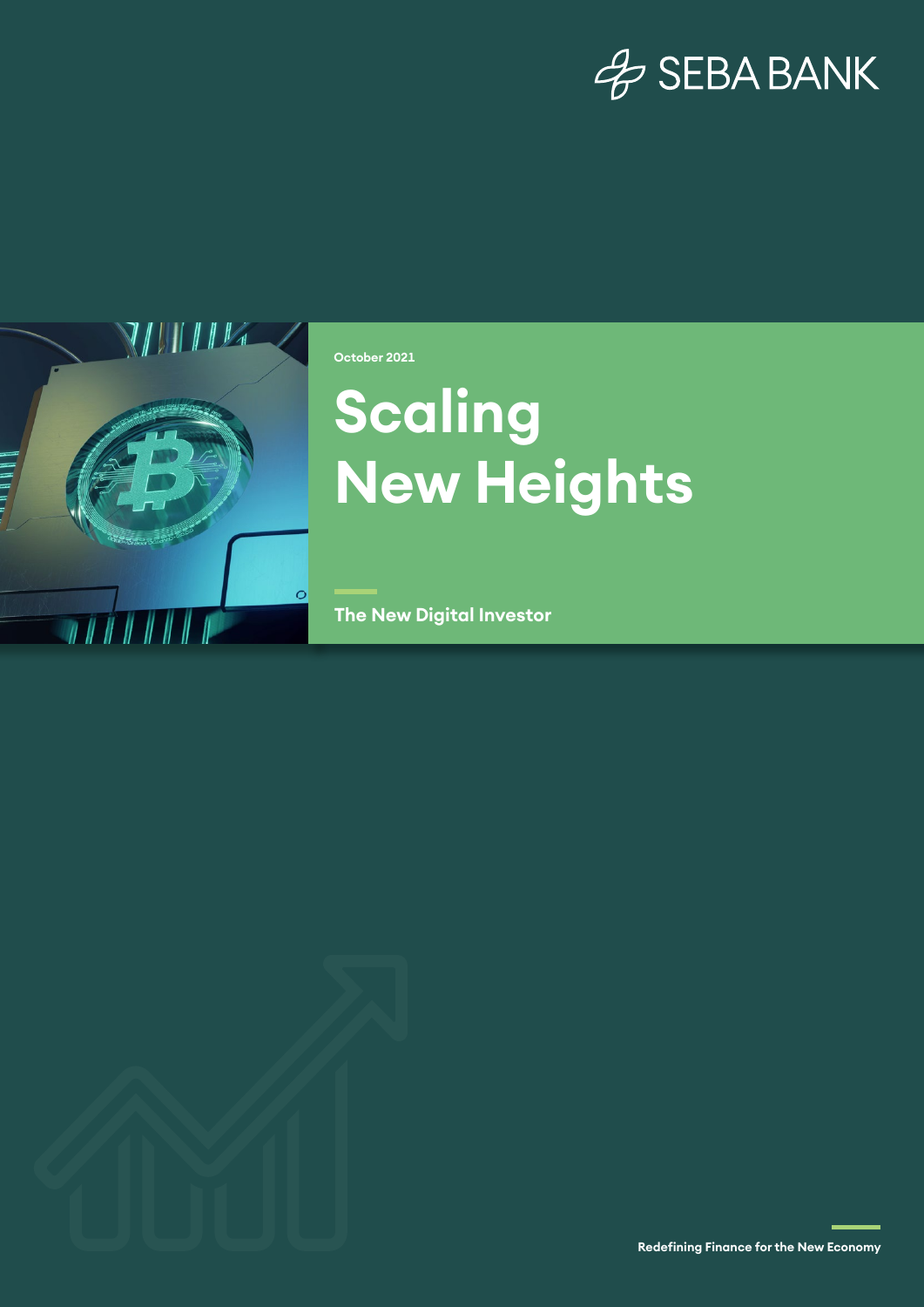#### **Table of Contents**

| <b>Executive Summary</b> | $\overline{c}$ |
|--------------------------|----------------|
| 1. Introduction          | 3              |
| 2. Bitcoin               | 4              |
| 3. Other Payment Chains  | 6              |
| 4. Ethereum              | 7              |
| 5. Other Platform Chains | 9              |
| 6. Decentralised Finance | 11             |
| 7. Conclusion            | 13             |

#### **Authors**

**Yves Longchamp** Head of Research SEBA Bank AG

**Kunal Goel** Research Analyst B&B Analytics Private Limited

**Aishwary Gupta** Research Analyst B&B Analytics Private Limited

#### **Contact**

research@seba.swiss



#### **Executive summary**

September was a tumultuous month as good and bad news alternated. In the same month, bitcoin became legal tender in one country while another country banned all trading activities. In our view, bitcoin has shown enough resilience and maturity that adverse regulation, even from a large country like China, is more a speed bump than a death knell. On the positive side, Lightning Network is becoming the killer solution for micropayments as it was integrated for tipping on Twitter and adopted by millions of Salvadorans.

Ethereum now has almost 50% lower inflation because of the changes in tokenomics from EIP-1559 without any impact on security. While it has lost market share to competitors, it is trying to compete through scaling solutions that are in public betas but will fully roll out before the end of the year.

Polkadot will be getting parachain auctions in Q4 and should see significant interest, as the ones on Kusama have been very successful. Smart contracts launched on Cardano but ran into roadblocks because of the choices made in chain architecture.

Decentralised finance has been an underperformer over the past year. To capture a larger number of users, DeFi protocols are now diversified among different chains and scaling solutions. Integrations with NFTs and permissioned pools will be the next engines for growth for DeFi.

In the last nine years, Q4 has been a strong quarter for crypto assets. If history rhymes, the positive price action of the first days of the final quarter should set the tone for the months to come.

**Table 1: Price performance in USD of the assets in coverage universe as of 30 September 2021**

| <b>Days</b> | <b>BTC</b> | <b>LTC</b> | <b>XLM</b> | <b>ETH</b> | <b>ADA</b> | <b>DOT</b> | <b>UNI</b> | <b>YFI</b> | <b>SNX</b> | <b>AAVE</b> | <b>LINK</b> |
|-------------|------------|------------|------------|------------|------------|------------|------------|------------|------------|-------------|-------------|
| 365/SI      | 306%       | 230%       | 272%       | 734%       | 1.988%     | 554%       | 461%       | 22%        | 101%       | 415%        | 142%        |
| <b>YTD</b>  | 51%        | 23%        | 117%       | 306%       | 1.062%     | 207%       | 353%       | 27%        | 32%        | 212%        | 112%        |
| 180         | $-24%$     | $-22%$     | $-33%$     | 48%        | 81%        | $-32%$     | $-22%$     | $-19%$     | $-51%$     | $-28%$      | $-19%$      |
| 90          | 30%        | 12%        | 6%         | 40%        | 52%        | 87%        | 28%        | $-9%$      | 39%        | 18%         | 31%         |
| 60          | 10%        | 9%         | 0%         | 17%        | 61%        | 55%        | 6%         | $-9%$      | 0%         | $-13%$      | 7%          |
| 30          | $-7%$      | $-11%$     | $-19%$     | $-13%$     | $-24%$     | $-9%$      | $-21%$     | $-24%$     | $-17%$     | $-30%$      | $-11%$      |

Source: SEBA Bank, Coinmetrics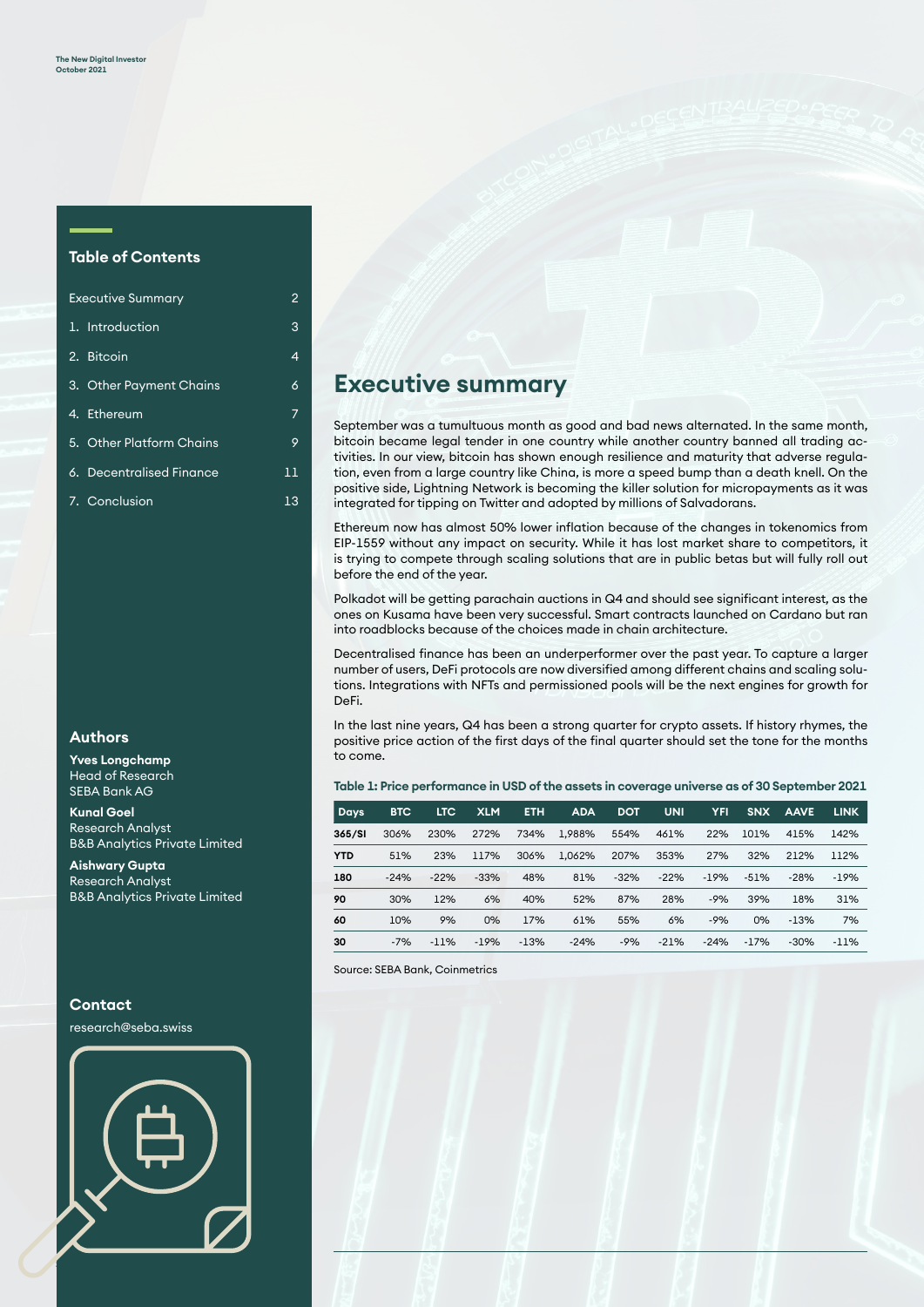**In this edition of The New Digital Investor, we break down the significant events that transpired in September.** 

**Scaling solutions for Bitcoin and Ethereum, and a multichain strategy for DeFi apps will help onboard the next set of users.** 

### **1. Introduction**

September was a tumultuous month as all digital assets closed in the red. Unsurprisingly, Bitcoin outperformed in a down market, losing only 7%. The markets started the month strong in anticipation of El Salvador adopting bitcoin as legal tender on 7 September, nicknamed "Bitcoin Day". Bitcoin price increased above USD 50,000 on the day before crashing by 11% as traders "sold the news". This is not the first time crypto overheats in the lead up to a positive event. One of the most prominent cases of this phenomenon was in the lead up to the Coinbase listing on 14 April, when bitcoin reached its all-time high at USD ~63,000, just the day before. The following days saw very high liquidations, and in the subsequent months, the bitcoin price declined by more than 50%, falling below USD 30,000 in July. It has recovered to USD 50,000 at the time of writing. We covered this phenomenon in our Crypto Market Monitor, "Sell the News".





Source: SEBA Bank, Skew Analytics, Coinmetrics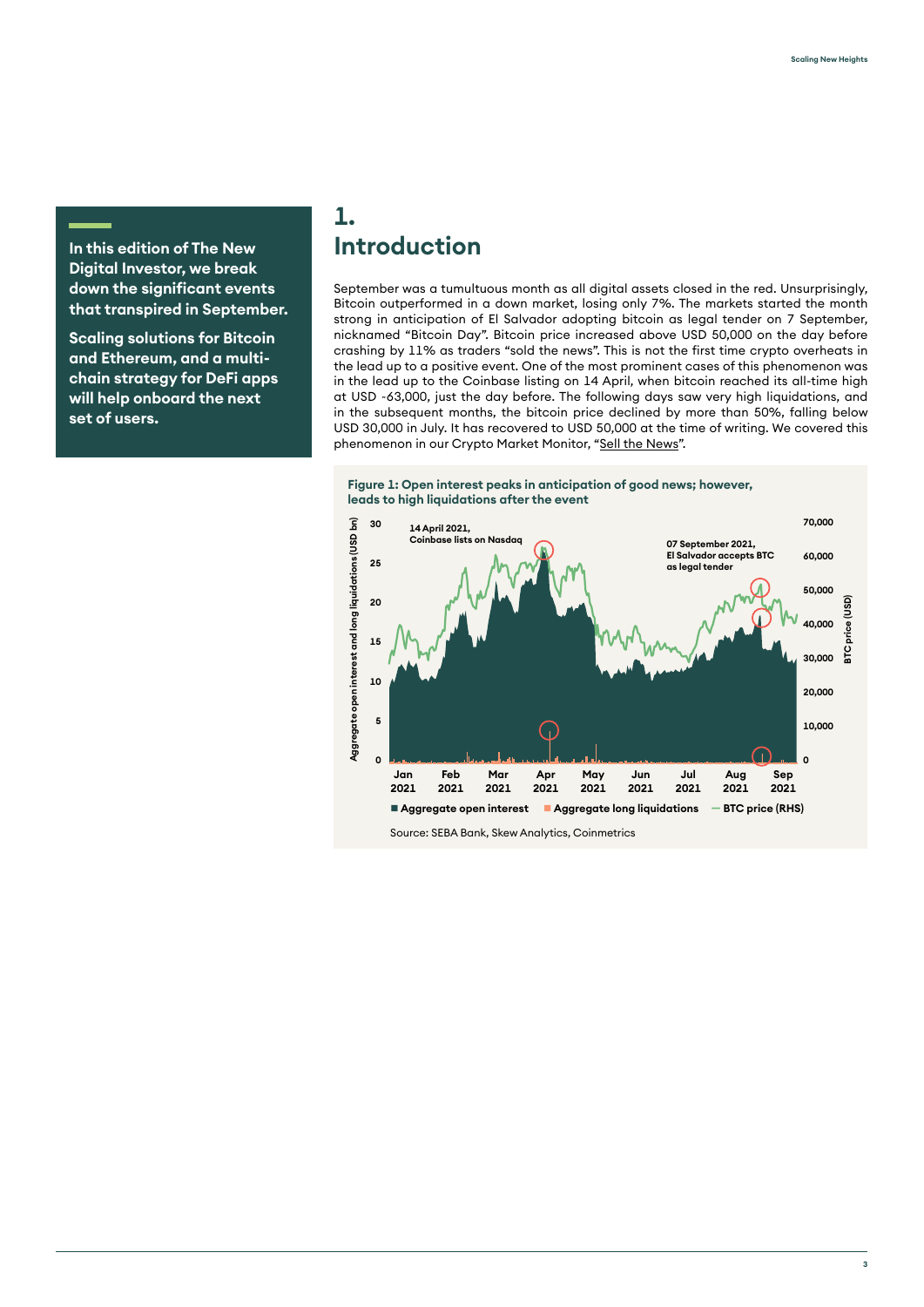### **2. Bitcoin**

In September, China extended the crypto ban to all digital asset trading activities. Since then, Huobi, an exchange focussing on China, has stopped opening new accounts from the region and will be closing accounts of all Mainland China users by 31 December 2021.

In our opinion, this setback should not have long term negative consequences. Bitcoin and other crypto assets are now global enough and well established in multiple friendly jurisdictions to digest such a setback, even from a big country like China. In our Digital Regulator, our publication monitoring global regulatory developments, we observe a clear trend towards regulating the rise of this new asset class, not banning it. Switzerland granted two banking licences to crypto banks, in the US where the crypto legal framework is unclear, Coinbase is listed on Nasdaq. Canada and several EU countries have ETP/ETF products of digital assets. The European Union is working on regulating the Markets in Crypto Assets (MiCA) and will implement a framework in two to three years.

Whenever a government bans crypto, another capitalises on it. This is evident from how Bitcoin recovered after the Chinese mining ban. The miners have moved to friendlier jurisdictions, and hash rate and network difficulty have significantly recovered from the lows in July 2021. El Salvador also recently **announced** that it has started using clean geothermal energy to mine bitcoin as well.

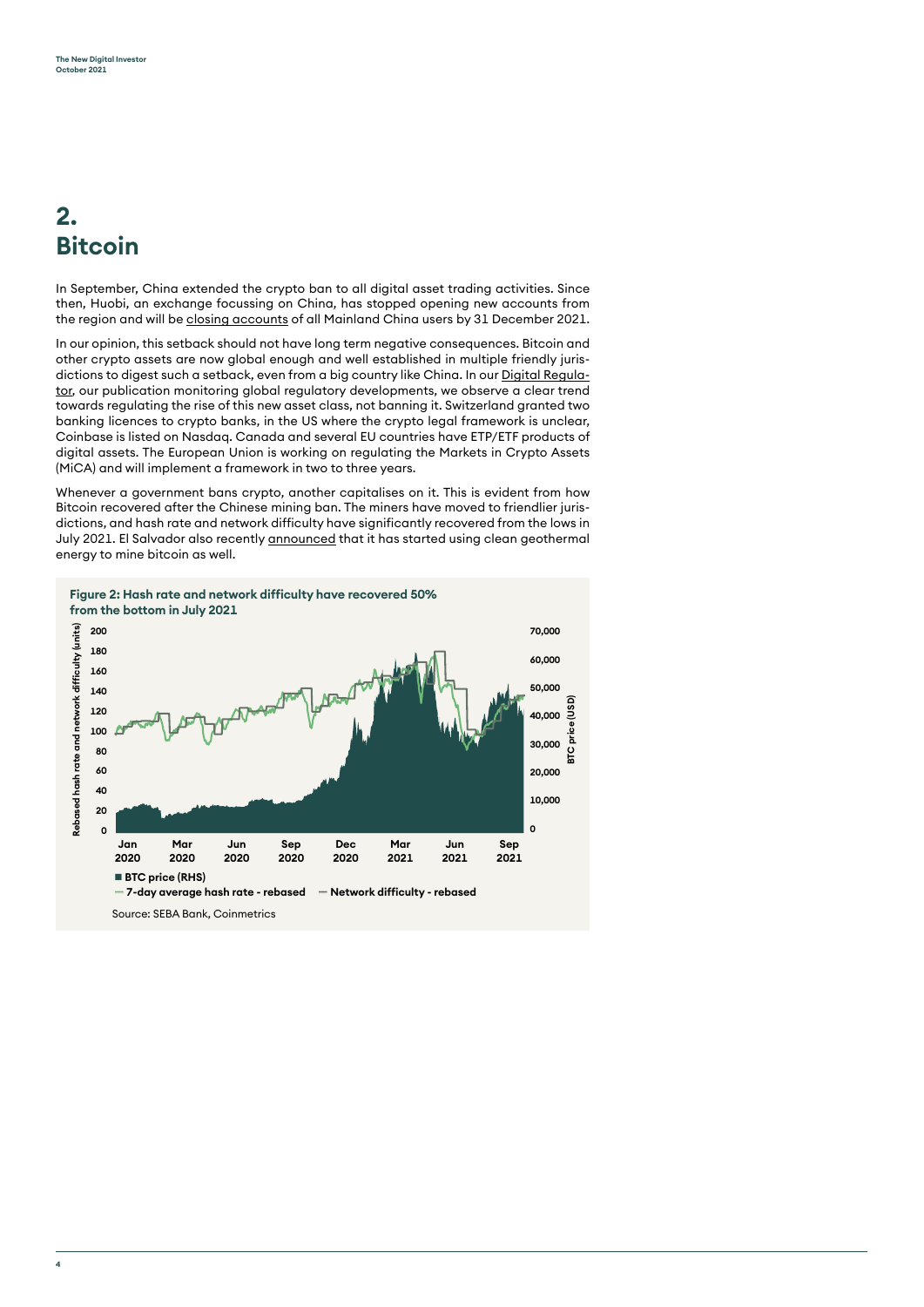September was not all negative news. "Bitcoin Day" was historic as bitcoin became legal tender in El Salvador. Individuals in El Salvador shared pictures of them buying food or coffee at multi-national chains using bitcoin. The Salvadoran president, Nayib Bukele, announced that 2.1 million people were actively using the Chivo wallet. Last month also, Twitter integrated Lightning Network for users to tip each other. This is a significant development as it may encourage other large tech companies to incorporate crypto. Earlier, companies like Microsoft Xbox and Steam integrated Bitcoin as a payment solution, and recently Amazon published a job opening for a "Digital Currency and Blockchain Product Lead".

For small day-to-day transaction sizes, bitcoin's layer-2 scaling solution, Lightning Network, is preferred. As a result of integration in El Salvador and Twitter tips, Lightning Network use is growing along with capacity. Scaling solutions like the Lightning Network are crucial for crypto assets to absorb global adoption. We will cover different scaling solutions in more detail in the upcoming publication of The Bridge.



**Figure 3: Sharp increase in the number of open channels and bitcoin capacity**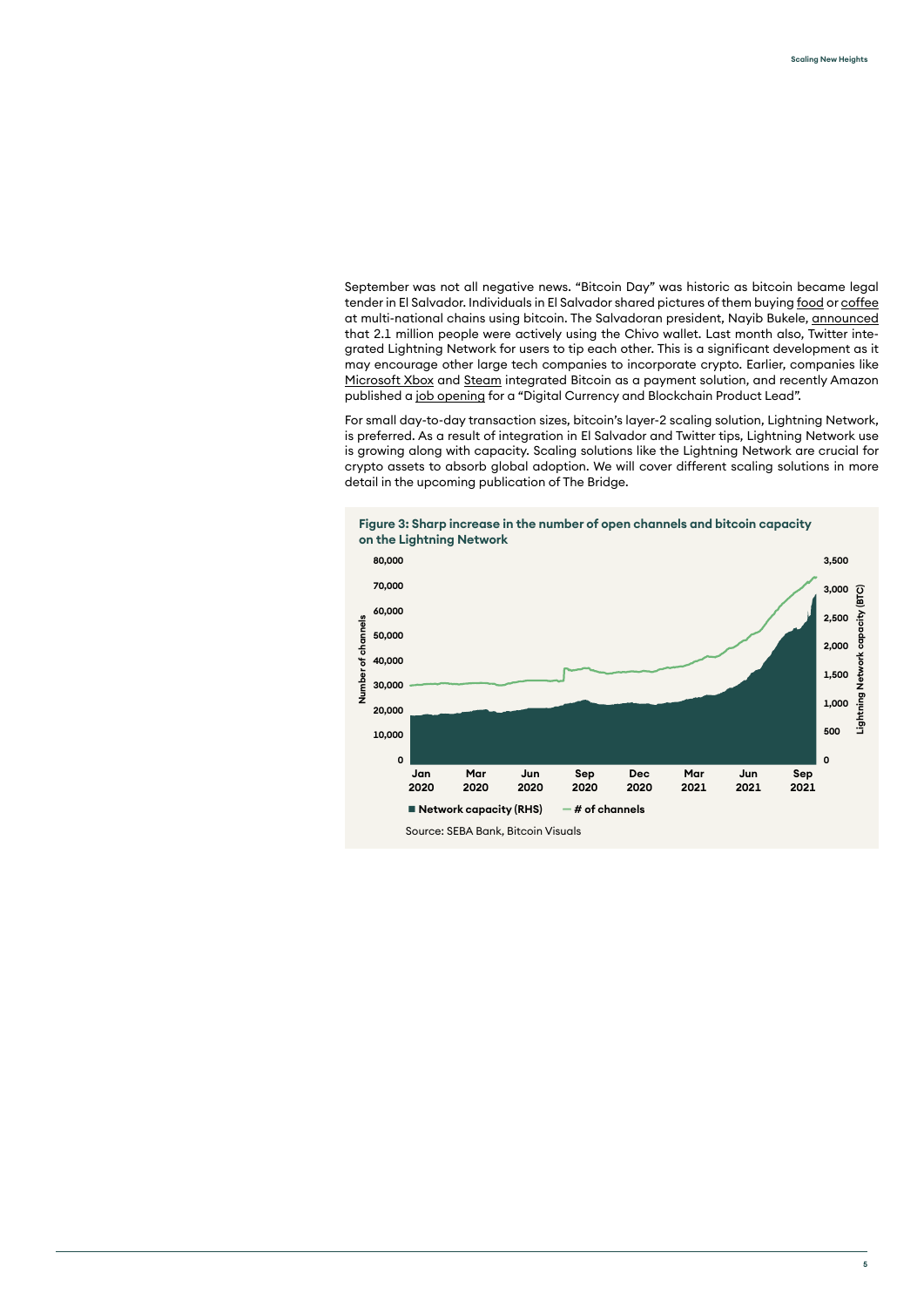### **3. Other Payment Chains**

Litecoin had an exciting month as well. Fake news broke out that Walmart entered a partnership with the coin and will allow LTC payments across its online and offline stores starting 1 October 2021. This news spread quickly, with major news outlets like Reuters and CNBC publishing it. However, Globe News Wire, the publisher of the news, was duped by a person using a "walmart-corp.com" email address that is owned by a domain squatter.

Revisiting the network value to transactions ratio or NVT ratio, we see a sharp improvement in the multiple for the payment chains Bitcoin, Litecoin, and Stellar, with the NVT ratio reducing further than the fall in price. For Ethereum, the NVT was unchanged if you exclude the price impact.



Market capitalisation to realised value ratio or MVRV ratio is a more behavioural indicator, unlike the NVT, which is a more fundamental indicator. MVRV measures the degree to which holders are in profit, with holders more likely to sell at higher levels because of the *disposition* effect found in behavioural finance, where investors are more likely to sell their winners and hold on to their losers. On an absolute basis, LTC is the cheapest, with an MVRV ratio of just 1.1, followed by ETH at 1.7. Both BTC and XLM have an MVRV ratio of 2.1.

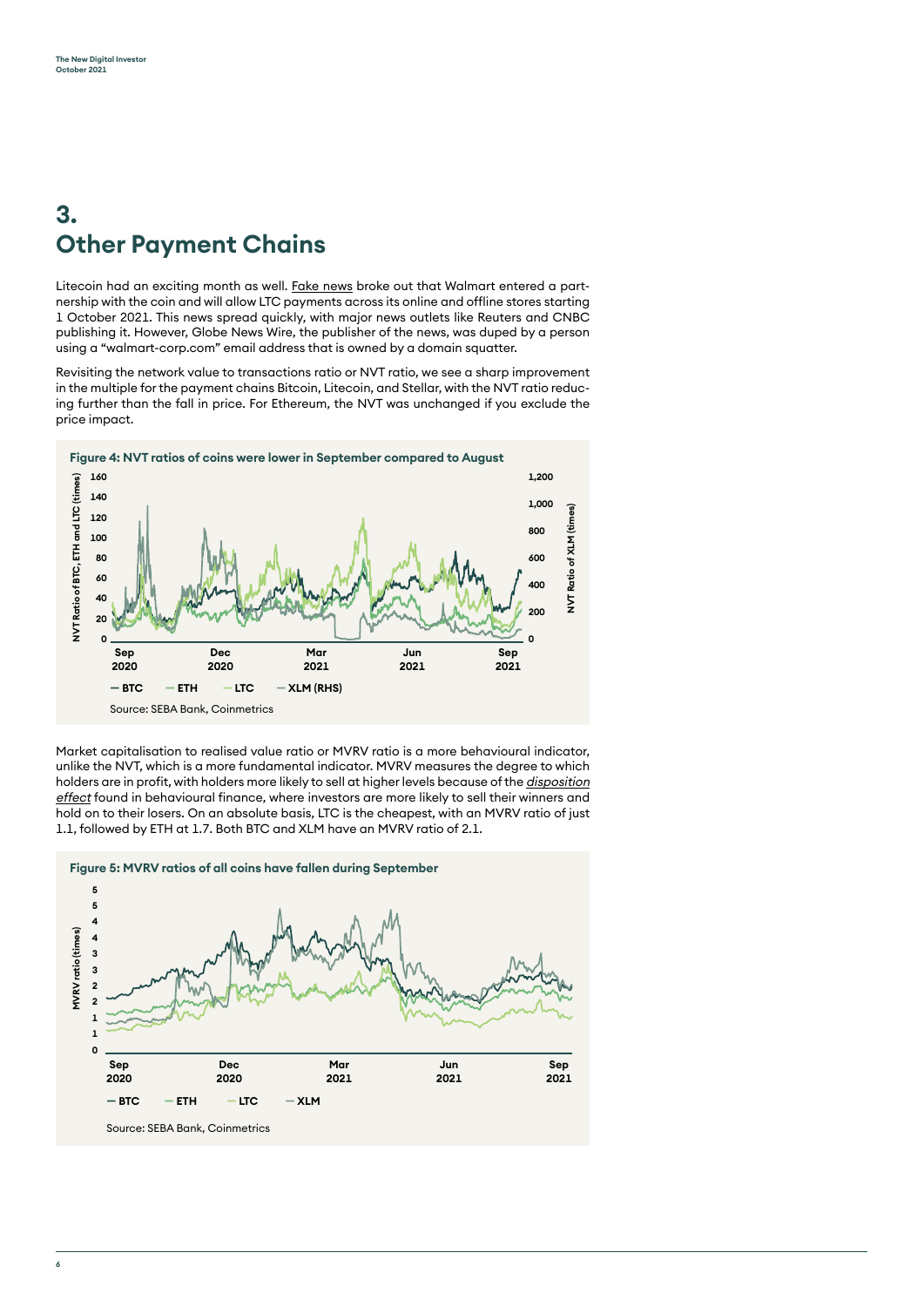### **4. Ethereum**

In August, Ethereum implemented its last significant upgrade, EIP-1559, which changed its tokenomics. With almost two months since the update, we can measure the impact it has had on net inflation. Before EIP-1559, approximately 14,000 ETH were issued daily. Since 5 August, the average daily issuance has dropped to ~7,500 ETH. Despite the reduction of ETH issuance, the security budget of Ethereum has barely changed as miner revenues fell by a mere 5% since the implementation of EIP-1559 compared to July 2021. This means that Ethereum is as secure as ever, and there is no reason for miners to be dissatisfied.



Inflation on Ethereum has an inverse relationship with the gas fee, with higher gas fees causing more burn and lower inflation. However, the high gas fee has also increased transaction costs making the blockchain more expensive to use. Let us take a moment to understand why gas prices are so high on Ethereum. Even as the gas fee is high, usage of the blockchain indicates that users continue to believe the benefit they derive from the transaction is greater than the transaction cost. Ethereum is the first and largest smart contract platform and has a culture of smart contract innovation. As new use cases for smart contracts are developed, they come first on Ethereum. This was seen in 2017 with ICOs, 2020 with DeFi and again this year with NFTs. As a new use case develops, early investors see huge returns on their capital. This brings new investors and new projects as it creates excitement around the new theme. Since investors expect a high return on capital, they are willing to pay a high transaction fee as the cost of doing business. However, since gas prices are the same across transaction sizes, slowly smaller investors get priced out. Other chains then give these users a cheaper way to invest by replicating the hot trend on their platforms.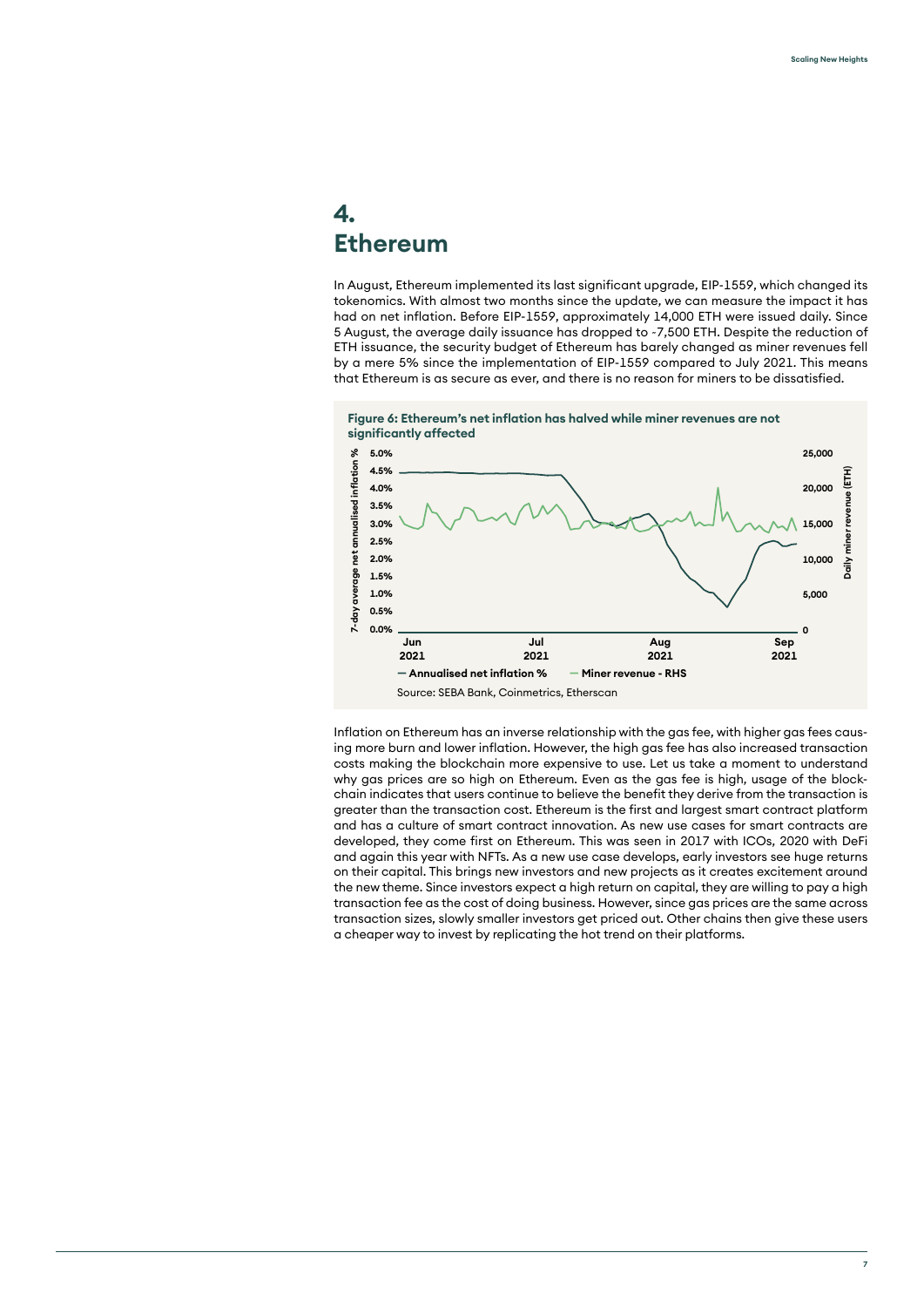In 2021, competing platforms have gained traction as they have become more sophisticated, capturing an increasing share of users and developers through cheap fees and large incentive programs. As a result, Ethereum TVL (total value locked) market share has declined throughout the year, from 99% in early January to 77% in September. While scaling solutions like Polygon, Arbitrum, and Optimism provide a way for Ethereum to scale, their adoption is still at a fraction of other platforms. Arbitrum and Optimism are both in beta and do not yet have an incentives program, their market share should improve as they have a full release.

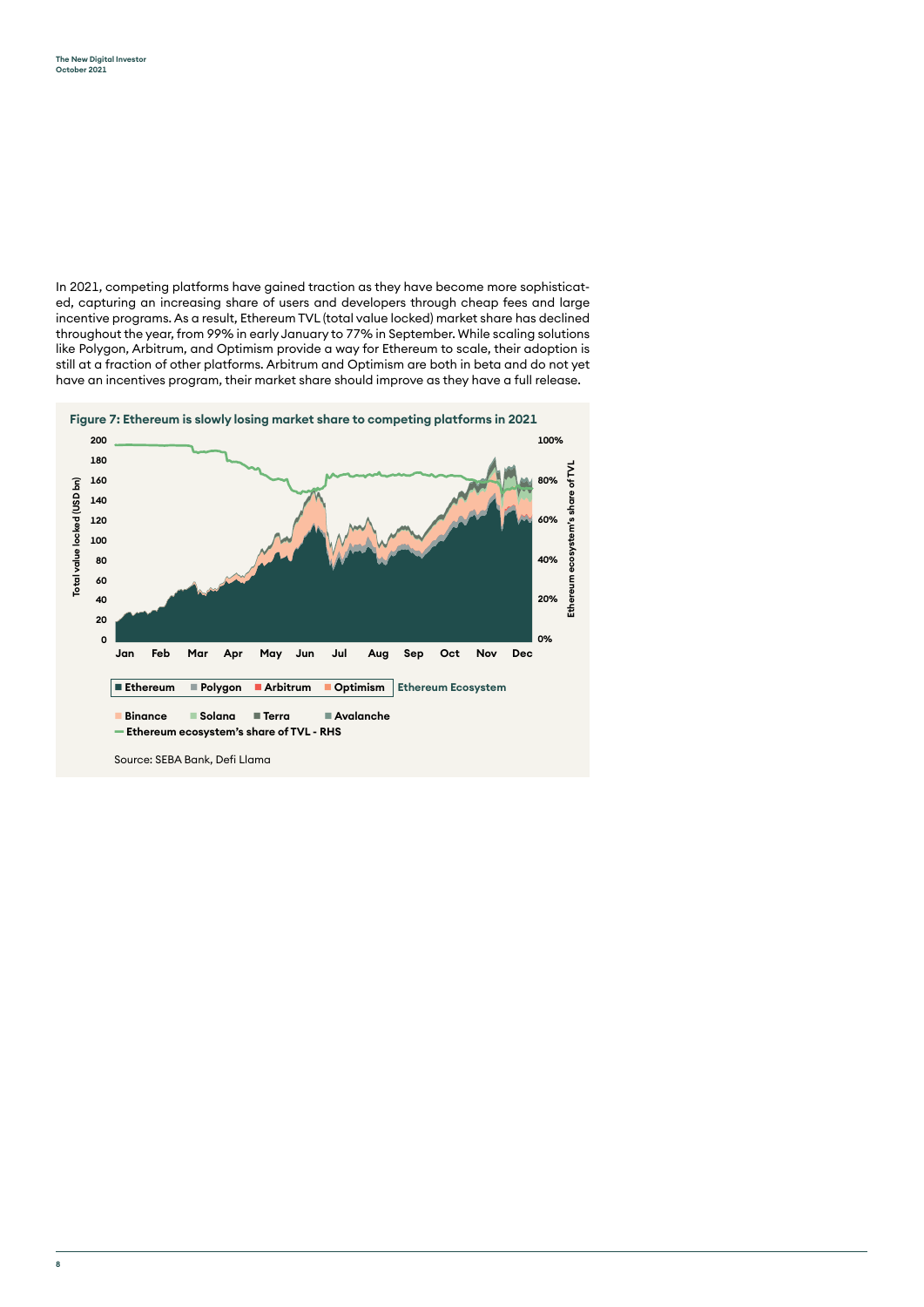### **5. Other Platform Chains**

Polkadot and Cardano, two competing platforms to Ethereum, are still at an early stage. Polkadot does not yet have smart contracts, and while Cardano does support them, there are no significant implementations yet.

For Polkadot, as usual, we look to its canary network, Kusama. Nine parachain auctions have successfully concluded on Kusama, with two more to finish in October. In the nine parachain auctions so far, 2 million KSM or USD 600 million have been locked, constituting almost 20% of the market cap. Extrapolated to Polkadot, that would mean USD 6 billion or 200 million DOT will be locked in nine parachain auctions. Polkadot parachain auctions are expected to start in Q4 2021 and are one of the key expected events of this quarter.

For Cardano, the Alonzo upgrade went live, bringing much-awaited smart contracts to the blockchain. However, issues at launch, along with the lack of developer tooling, underwhelmed the market. Currently, only prototypical smart contracts written by IOHK developers have been released, and Cardano would need a few more months to replicate the applications already present on Ethereum and other platform chains. At the annual Cardano Summit, IOHK announced significant partnerships. Cardano will be providing a digital identity solution for Dish Network's customers, and ChainLink will be providing oracle services to the Cardano ecosystem.

For proof-of-stake chains, stakers provide the vital service of securing the network instead of miners. Stakers lock their funds in the protocol and earn a yield as compensation. We compare Cardano, Polkadot and Ethereum 2.0 staking on four metrics in Table 2. The absolute value staked shows how much value is securing the network; Cardano has the highest and is, therefore, the most secure. For the percentage of market cap staked, since ADA and DOT do not have productive use of the token, the percentage of market cap locked is much higher than that of Ethereum. A higher yield means that stakers want higher compensation for locking their funds; Polkadot stakers earn the highest yield. The number of validators represents how decentralised the security is; however, this is inflated for Ethereum as it has a cap of 32 ETH per validator. Among the other two, Cardano leads with 7x the number of validators of Polkadot.

#### **Table 2: Staking statistics of Ethereum, Cardano and Polkadot**

| <b>Chain</b> | <b>Value staked</b><br>(USD bn) | % of market cap<br>staked | Yield % | # of validators |
|--------------|---------------------------------|---------------------------|---------|-----------------|
| Ethereum 2.0 | 25                              | 6.6%                      | 5.3%    | 244.556         |
| Cardano      | 45                              | 70.4%                     | 6.1%    | 2.076           |
| Polkadot     | 20                              | 63.5%                     | 13.3%   | 297             |

Source: SEBA Bank, Polkadot, Staking Rewards, Stakers.info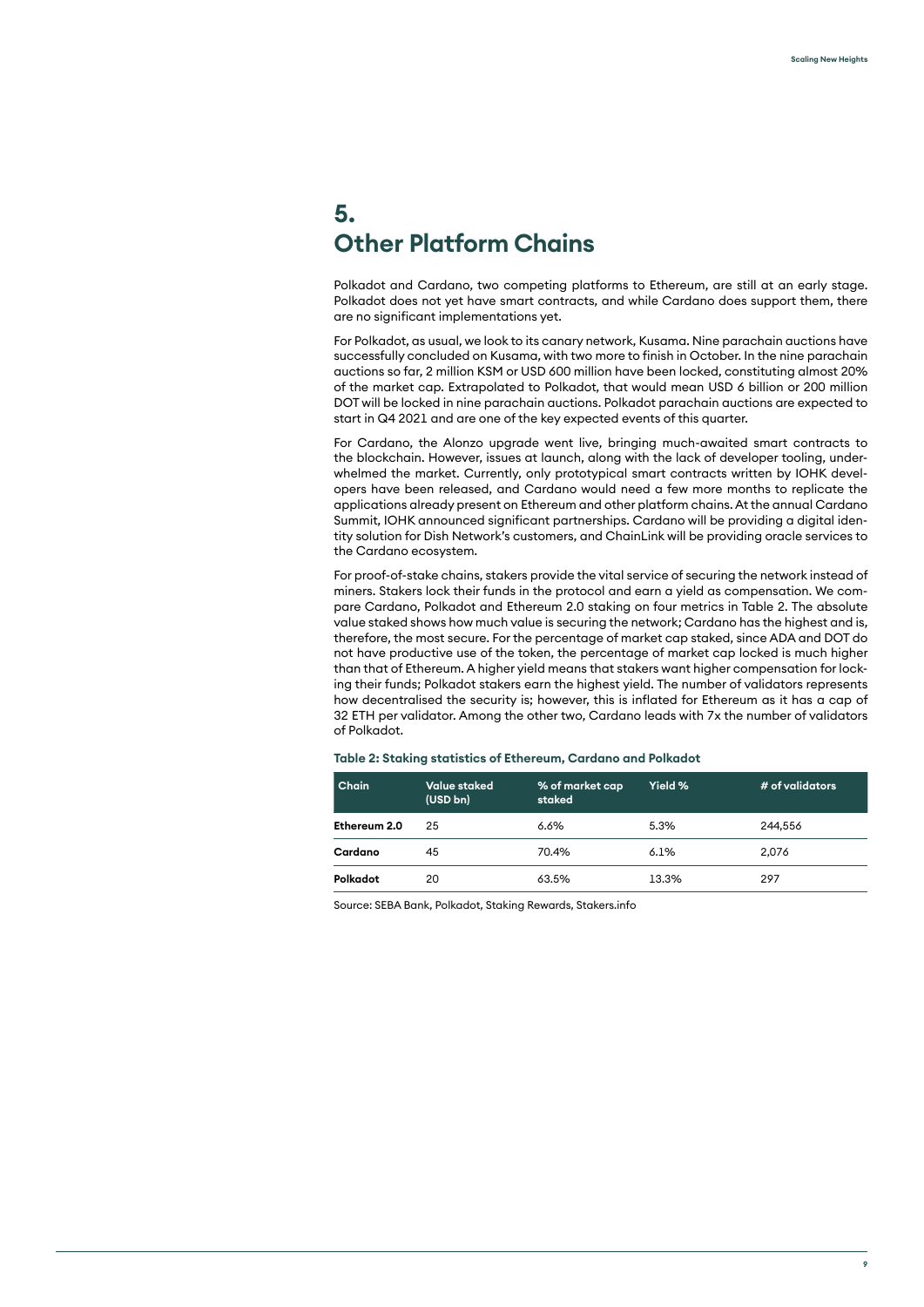Cardano recorded a significant increase in on-chain activity. Average active addresses increased by 51% to 151,000, and the average number of transactions increased by 85% to 89,000. On the other hand, Polkadot saw a steady increase, with average active addresses rising by 12% to 30,000 and average transaction count increasing by 28% to 183,000.

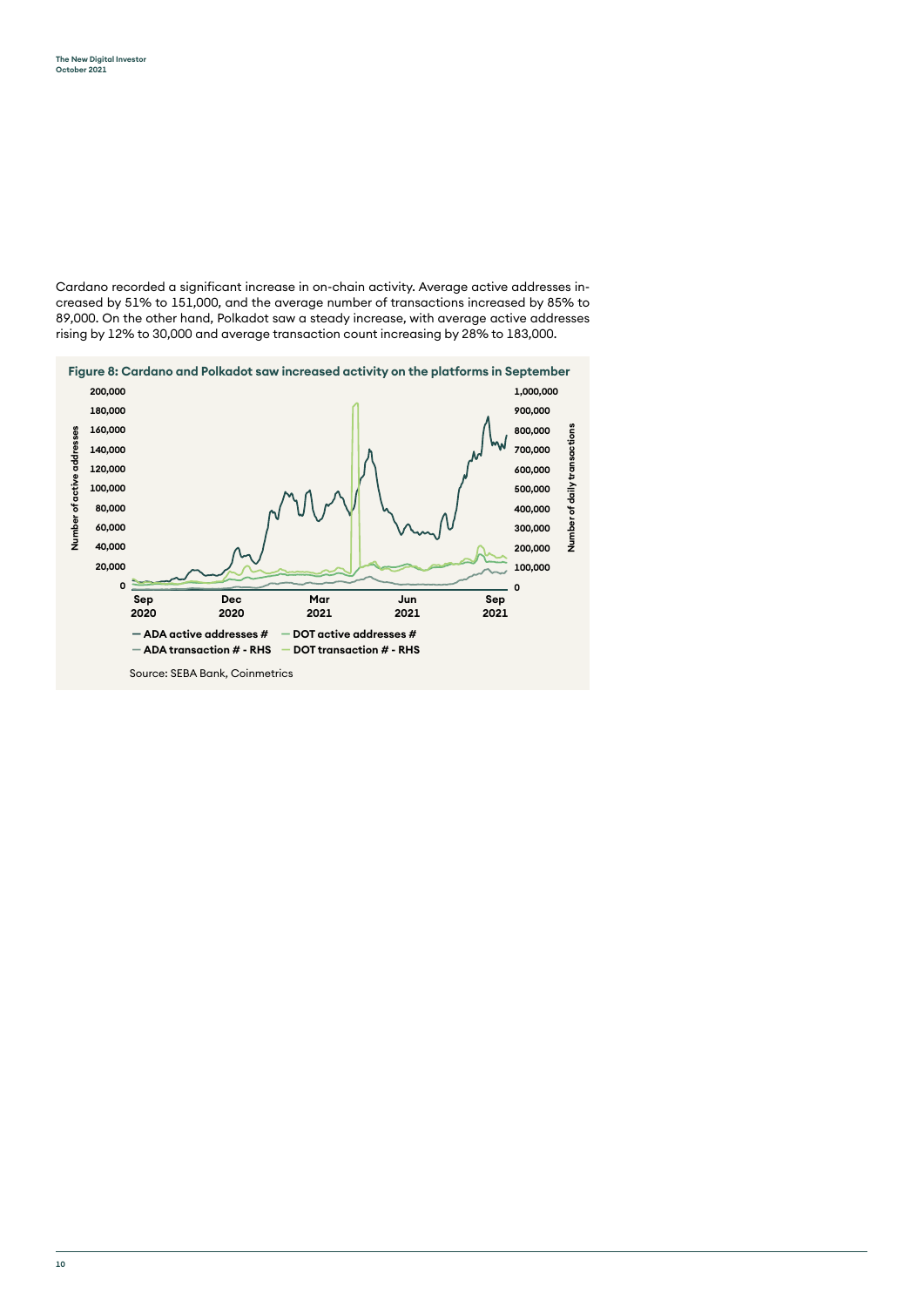### **6. Decentralised Finance**

Decentralised finance (DeFi) on Ethereum has suffered for multiple reasons. Gas prices are elevated, non-fungible tokens have become the dominant theme, and as we covered in the latest Digital Regulator, there is a regulatory overhang. Consequently, user growth has slowed to only 18% growth in Q3 2021 compared to 65% in Q2 2021. DeFi on Ethereum added only 535,00 new users in Q3 2021, with a total user base of 3.4 million.



While the data above captures only users on Ethereum, all DeFi protocols under coverage have diversified to Ethereum scaling solutions or alternate platforms. Uniswap and Synthetix have beta products on Optimism and Arbitrum, Aave is on Polygon and Avalanche, Yearn Finance has experimental vaults on Arbitrum, Polygon, Binance Smart Chain and Fantom, and ChainLink is going to be platform agnostic with services already on Polygon, Binance Smart Chain and Arbitrum and plans to expand to other chains as well. The strategy of going horizontal across platforms makes a lot of sense for these products as it allows them to diversify and capitalise on the success of any chain. As users move to other platforms, they are likely to already associate with these brands, giving them an edge over newer players.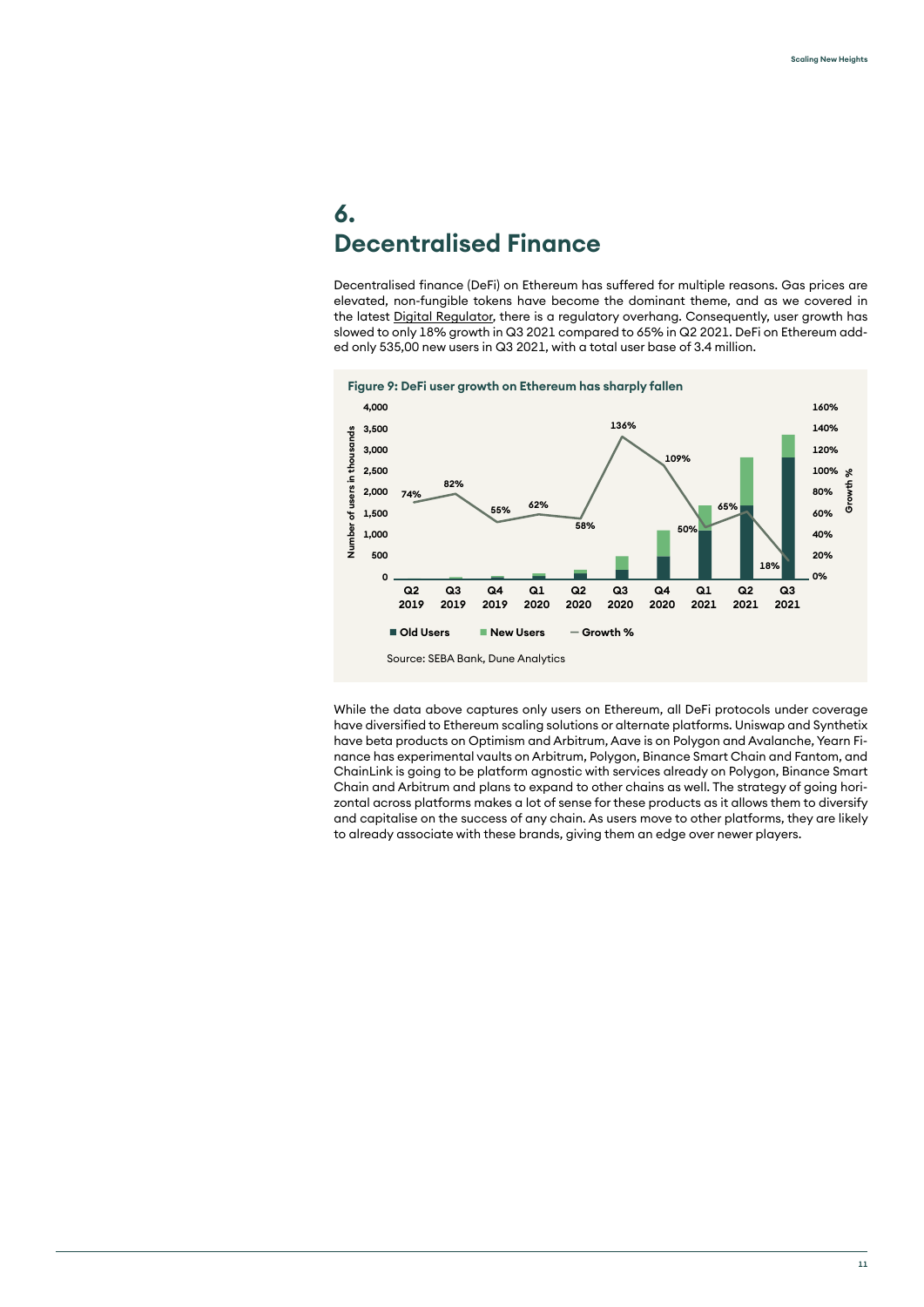#### **Table 3: DeFi products are following the users and going multi-platform**

| Protocol             | <b>Description</b>        | Ethereum | Optimism | Arbitrum | Polygon | Other chains                                                                                 |
|----------------------|---------------------------|----------|----------|----------|---------|----------------------------------------------------------------------------------------------|
| Uniswap              | Decentralised<br>exchange |          |          |          |         |                                                                                              |
| ChainLink            | Oracle                    |          |          | ✓        | ✓       | Present on Binance<br>Smart Chain, Will<br>be launching on<br>Polkadot, Cardano,<br>and more |
| Aave                 | Lending and<br>borrowing  |          |          |          |         | Avalanche                                                                                    |
| <b>Synthetix</b>     | Derivatives               |          |          |          |         |                                                                                              |
| <b>Yearn Finance</b> | Asset<br>management       | ✓        |          |          |         | <b>Bingnce Smart</b><br>Chain and Fantom                                                     |

Source: SEBA Bank, Project websites

Despite the slowdown, the DeFi space is not dormant. Uniswap rolled out an update to its trade routing algorithm. Orders can now route through multiple liquidity pools to reduce slippage. This improvement is especially relevant for larger trades, where interacting with only one pool would cause a higher amount of slippage.

Aave is looking towards NFTs and institutional pools as its next growth engines. Founder, Stani Kulechov, announced that Aave is looking to integrate NFTs as collateral and build a social media platform connecting DeFi and NFTs. This is a win-win for Aave and NFTs as it makes NFTs productive assets by allowing holders to lend or borrow against them while Aave unlocks a new asset class. An Aave governance vote on institutional pools is proposed to make Fireblocks a whitelister for the institutions, which suggests that Aave Arc is around the corner.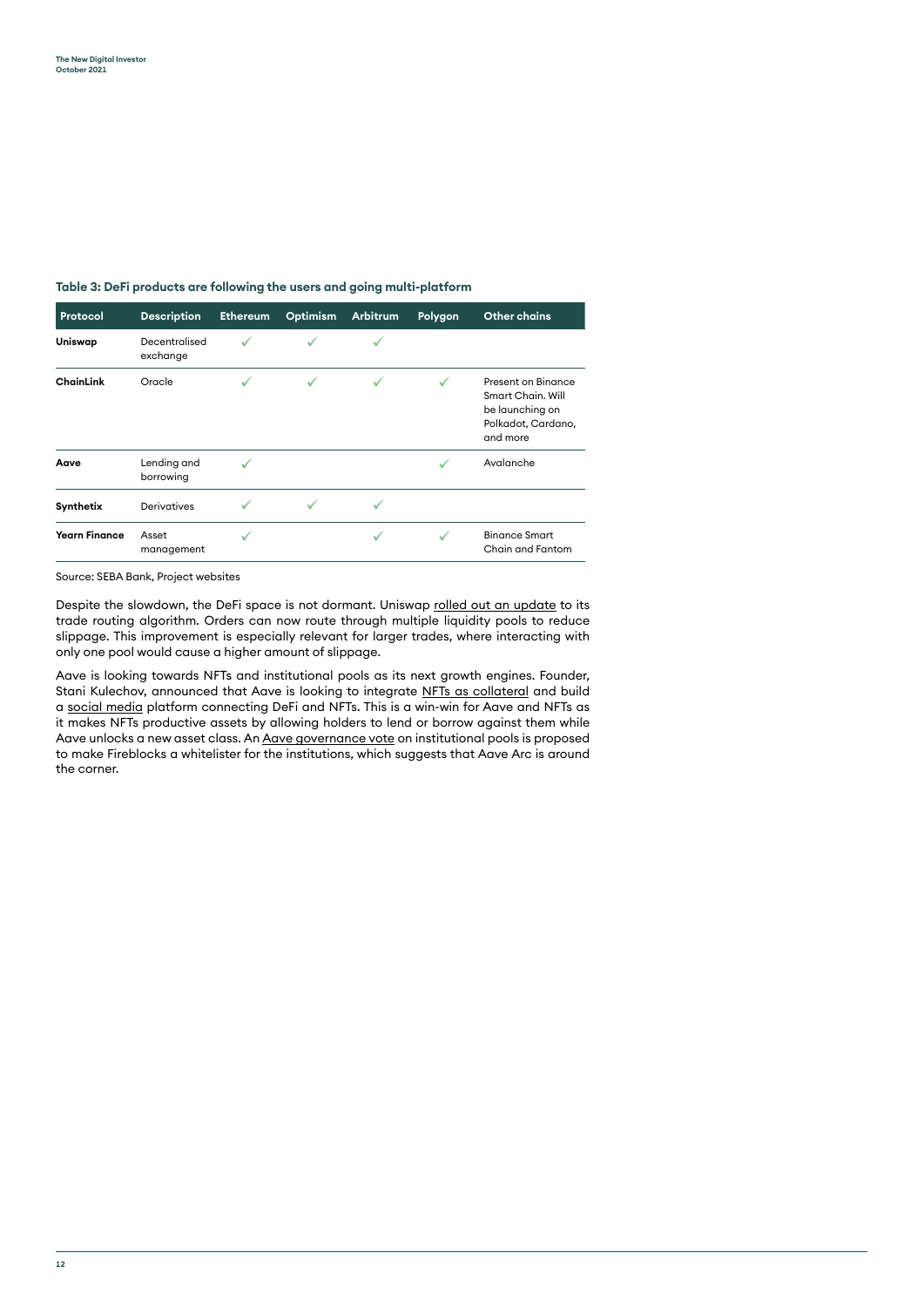### **7. Conclusion**

September was a tumultuous month as good and bad news alternated. October has started on the right foot. We remain constructive in Q4 as adoption continues, and new developments are likely to create new opportunities. Scalability solutions are implemented, providing faster and cheaper transactions to end-users. In this context, the Lightning Network is an excellent example of how transformative scalability solutions are. Without it, El Salvador and Twitter would not be able to make bitcoin a unit for micropayments.

The rise of Ethereum alternative smart contract platforms, with their specificities and advantages, provide niches on which decentralised applications will grow. In addition, the integration of DeFi and NFT are likely to be beneficial for both these sectors. Finally, the creation of whitelisted DeFi platforms a la AAVE Arc potentially opens the door to financial institutions.

While past performance is not indicative of future results, it appears there is cyclicality in crypto asset price performance. Historically, the Bitcoin price performance is strong in Q4. On average, its price doubled (+105%) in the last nine years. If history repeats, Bitcoin price may finish the year at an all-time high to around USD 90,000.

| Year    | Q1     | Q <sub>2</sub> | Q3     | Q4     |
|---------|--------|----------------|--------|--------|
| 2012    | 4%     | 37%            | 85%    | 9%     |
| 2013    | 593%   | $-5%$          | 41%    | 479%   |
| 2014    | $-38%$ | 40%            | $-39%$ | $-18%$ |
| 2015    | $-24%$ | 8%             | $-10%$ | 81%    |
| 2016    | $-3%$  | 62%            | $-10%$ | 59%    |
| 2017    | 12%    | 127%           | 77%    | 221%   |
| 2018    | $-50%$ | $-8%$          | 4%     | $-44%$ |
| 2019    | 11%    | 165%           | $-24%$ | $-13%$ |
| 2020    | $-10%$ | 42%            | 18%    | 169%   |
| 2021    | 103%   | $-40%$         | 25%    |        |
| Average | 60%    | 43%            | 17%    | 105%   |

#### **Table 4: Quarterly returns of BTC in USD**

Source: SEBA Bank, Coinmetrics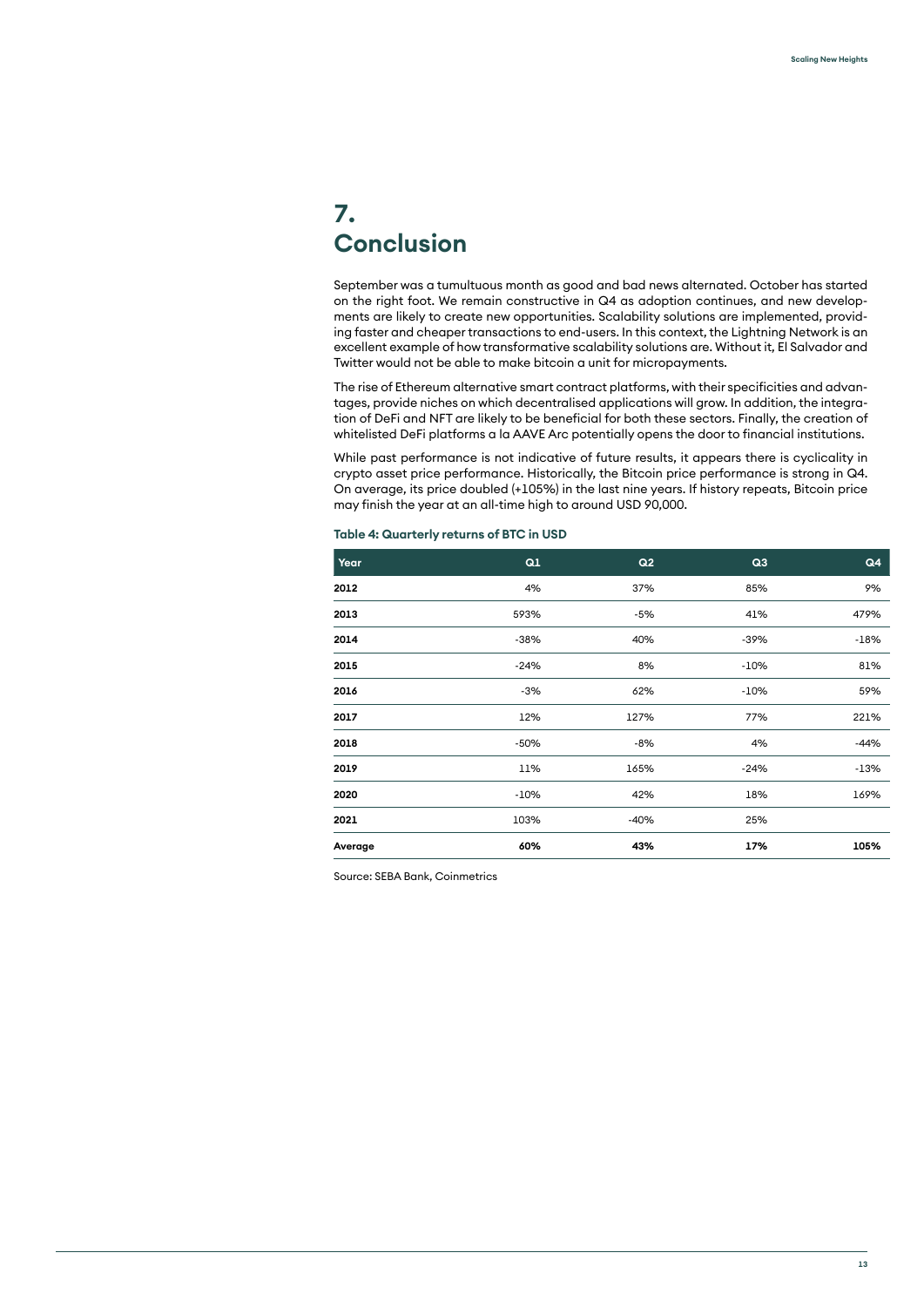#### **Disclaimer**

This document has been prepared by SEBA Bank AG ("SEBA") in Switzerland. SEBA is a Swiss bank and securities dealer with its Head Office and legal domicile in Switzerland. It is authorized and regulated by the Swiss Financial Market Supervisory Authority (FINMA). This document is published solely for information purposes; it is not an advertisement nor is it a solicitation or<br>an offer to buy or sell any fina is a citizen or resident of or located in any locality, state, country or other jurisdiction where such distribution, publication, availability or use would be contrary to law or regulation or would subject SEBA to any registration or licensing requirement within such jurisdiction.

No representation or warranty, either express or implied, is provided in relation to the accuracy, completeness or reliability of the information contained in this document, except with respect to information concerning SEBA. The information is not intended to be a complete statement or summary of the financial investments, markets or developments referred to in the document. SEBA does not undertake to update or keep current the information. Any statements contained in this document attributed to a third party represent SEBA's interpretation of the data, information and/or opinions provided by that third party either publicly or through a subscription service, and such use and interpretation have not been reviewed by the third party.

Any prices stated in this document are for information purposes only and do not represent valuations for individual investments. There is no representation that any transaction can or could have been effected at those prices, and any prices do not necessarily reflect SEBA's internal books and records or theoretical model-based valuations and may be based on certain assumptions. Different assumptions by SEBA or any other source may yield substantially different results.

Nothing in this document constitutes a representation that any investment strategy or investment is suitable or appropriate to an investor's individual circumstances or otherwise constitutes a personal recommendation. Investments involve risks, and investors should exercise prudence and their own judgment in making their investment decisions. Financial investments described in the document may not be eligible for sale in all jurisdictions or to certain categories of investors. Certain services and products are subject to legal restrictions and cannot be offered on an unrestricted basis to certain investors. Recipients are therefore asked to consult the restrictions relating to investments, products or services for further information. Furthermore, recipients may consult their legal/tax advisors should they require any clarifications. SEBA and any of its directors or employees may be entitled at any time to hold long or short positions in investments, carry out transactions involving relevant investments in the capacity of principal or agent, or provide any other services or have officers, who serve as directors, either to/for the issuer, the investment itself or to/for any company commercially or financially affiliated to such investment.

At any time, investment decisions (including whether to buy, sell or hold investments) made by SEBA and its employees may differ from or be contrary to the opinions expressed in SEBA research publications.

Some investments may not be readily realizable since the market is illiquid and therefore valuing the investment and identifying the risk to which you are exposed may be difficult to quantify. Investing in digital assets including crypto assets as well as in futures and options is not suitable for every investor as there is a substantial risk of loss, and losses in excess of an initial investment may under certain circumstances occur. The value of any investment or income may go down as well as up, and investors may not get back the full amount invested. Past performance of an investment is no guarantee for its future performance. Additional information will be made available upon request. Some investments may be subject to sudden and large falls in value and on realization you may receive back less than you invested or may be required to pay more. Changes in foreign exchange rates may have an adverse effect on the price, value or income of an investment. Tax treatment depends on the individual circumstances and may be subject to change in the future.

SEBA does not provide legal or tax advice and makes no representations as to the tax treatment of assets or the investment returns thereon both in general or with reference to specific investor's circumstances and needs. We are of necessity unable to take into account the particular investment objectives, financial situation and needs of individual investors and we would recommend that you take financial and/or tax advice as to the implications (including tax) prior to investing. Neither SEBA nor any of its directors, employees or agents accepts any liability for any loss (including investment loss) or damage arising out of the use of all or any of the Information provided in the document.

This document may not be reproduced or copies circulated without prior authority of SEBA. Unless otherwise agreed in writing SEBA expressly prohibits the distribution and transfer of this document to third parties for any reason. SEBA accepts no liability whatsoever for any claims or lawsuits from any third parties arising from the use or distribution of this document.

Research will initiate, update and cease coverage solely at the discretion of SEBA. The information contained in this document is based on numerous assumptions. Different assumptions could result in materially different results. SEBA may use research input provided by analysts employed by its affliate B&B Analytics Private Limited, Mumbai. The analyst(s) responsible for the preparation of this document may interact with trading desk personnel, sales personnel and other parties for the purpose of gathering, applying and interpreting market information The compensation of the analyst who prepared this document is determined exclusively by SEBA.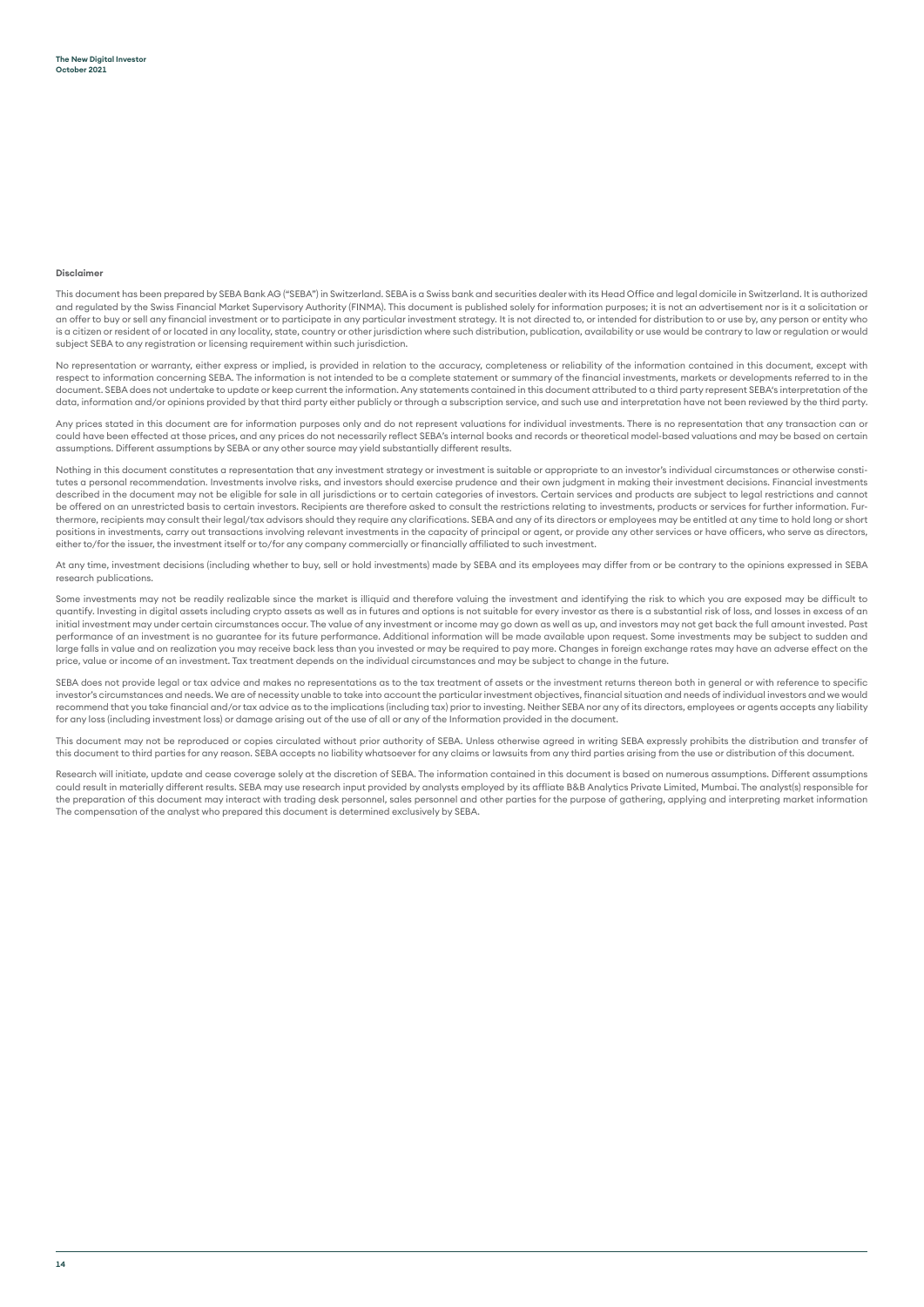Austria: SEBA is not licensed to conduct banking andfinancial activities in Austria nor is SEBA supervised by the Austrian Financial Market Authority (Finanzmarktaufsicht), to which this document has not been submitted for approval. France: SEBA is not licensed to conduct banking and financial activities in France nor is SEBA supervised by French banking and financial authorities. Italy: SEBA is not licensed to conduct banking and financial activities in Italy nor is SEBA supervised by the Bank of Italy (Banca d'Italia) and the Italian Financial Markets Supervisory Authority (CONSOB - Commissione Nazionale per le Società e la Borsa), to which this document has not been submitted for approval. Germany: SEBA is not licensed to conduct banking and financial activities in Germany nor is SEBA supervised by the German Federal Financial Services Supervisory Authority (Bundesanstalt für Finanzdienstleistungsaufsicht), to which this document has not been submitted for approval. Hong-Kong: SEBA is not licensed to conduct banking and financial activities in Hong-Kong nor is SEBA supervised by banking and financial authorities in Hong-Kong, to which this document has not been submitted for approval. This document is not directed to, or intended for distribution to or use by, any person or entity who is a citizen or resident of or located in Hong-Kong where such distribution, publication, availability or use would be contrary to law or regulation or would subject SEBA to any registration or licensing requirement within such jurisdiction. This document is under no circumstances directed to, or intended for distribution, publication to or use by, persons who are not "professional investors" within the meaning of the Securities and Futures Ordinance (Chapter 571 of the Laws of Hong Kong) and any rules made thereunder (the "SFO"). Netherlands: This publication has been produced by SEBA, which is not authorised to provide regulated services in the Netherlands. Portugal: SEBA is not licensed to conduct banking and financial activities in Portugal nor is SEBA supervised by the Portuguese regulators Bank of Portugal "Banco de Portugal" and Portuguese Securities Exchange Commission "Comissao do Mercado de Valores Mobiliarios". Singapore: SEBA is not licensed to conduct banking and financial activities in Singapore nor is SEBA supervised by banking and financial authorities in Singapore, to which this document has not been submitted for approval. This document was provided to you as a result of a request received by SEBA from you and/or persons entitled to make the request on your behalf. Should you have received the document erroneously, SEBA asks that you kindly destroy/delete it and inform SEBA immediately. This document is not directed to, or intended for distribution to or use by, any person or entity who is a citizen or resident of or located in Singapore where such distribution, publication, availability or use would be contrary to law or regulation or would subject SEBA to any registration or licensing requirement within such jurisdiction. This document is under no circumstances directed to, or intended for distribution, publication to or use by, persons who are not accredited investors, expert investors or institutional investors as declned in section 4A of the Securities and Futures Act (Cap. 289 of Singapore) ("SFA"). UK: This document has been prepared by SEBA Bank AG ("SEBA") in Switzerland. SEBA is a Swiss bank and securities dealer with its head offce and legal domicile in Switzerland. It is authorized and regulated by the Swiss Financial Market Supervisory Authority (FINMA). This document is for your information only and is not intended as an offer, or a solicitation of an offer, to buy or sell any investment or other specific product.

SEBA is not an authorised person for purposes of the Financial Services and Markets Act (FSMA), and accordingly, any information if deemed a financial promotion is provided only to persons in the UK reasonably believed to be of a kind to whom promotions may be communicated by an unauthorised person pursuant to an exemption under the FSMA (Financial Promotion) Order 2005 (the "FPO"). Such persons include: (a) persons having professional experience in matters relating to investments ("Investment Professionals") and (b) high net worth bodies corporate, partnerships, unincorporated associations, trusts, etc. falling within Article 49 of the FPO ("High Net Worth Businesses"). High Net Worth Businesses include: (i) a corporation which has called-up share capital or net assets of at least GBP 5 million or is a member of a group in which includes a company with called-up share capital or net assets of at least GBP 5 million (but where the corporation has more than 20 shareholders or it is a subsidiary of a company with more than 20 shareholders, the GBP 5 million share capital / net assets requirement is reduced to GBP 500,000); (ii) a partnership or unincorporated association with net assets of at least GBP 5 million and (iii) a trustee of a trust which has had gross assets (i.e. total assets held before deduction of any liabilities) of at least GBP 10 million at any time within the year preceding the promotion. Any financial promotion information is available only to such persons, and persons of any other description in the UK may not rely on the information in it. Most of the protections provided by the UK regulatory system, and compensation under the UK Financial Services Compensation Scheme, will not be available.

© SEBA Bank AG, Kolinplatz 15, 6300 Zug. 2021. All rights reserved.